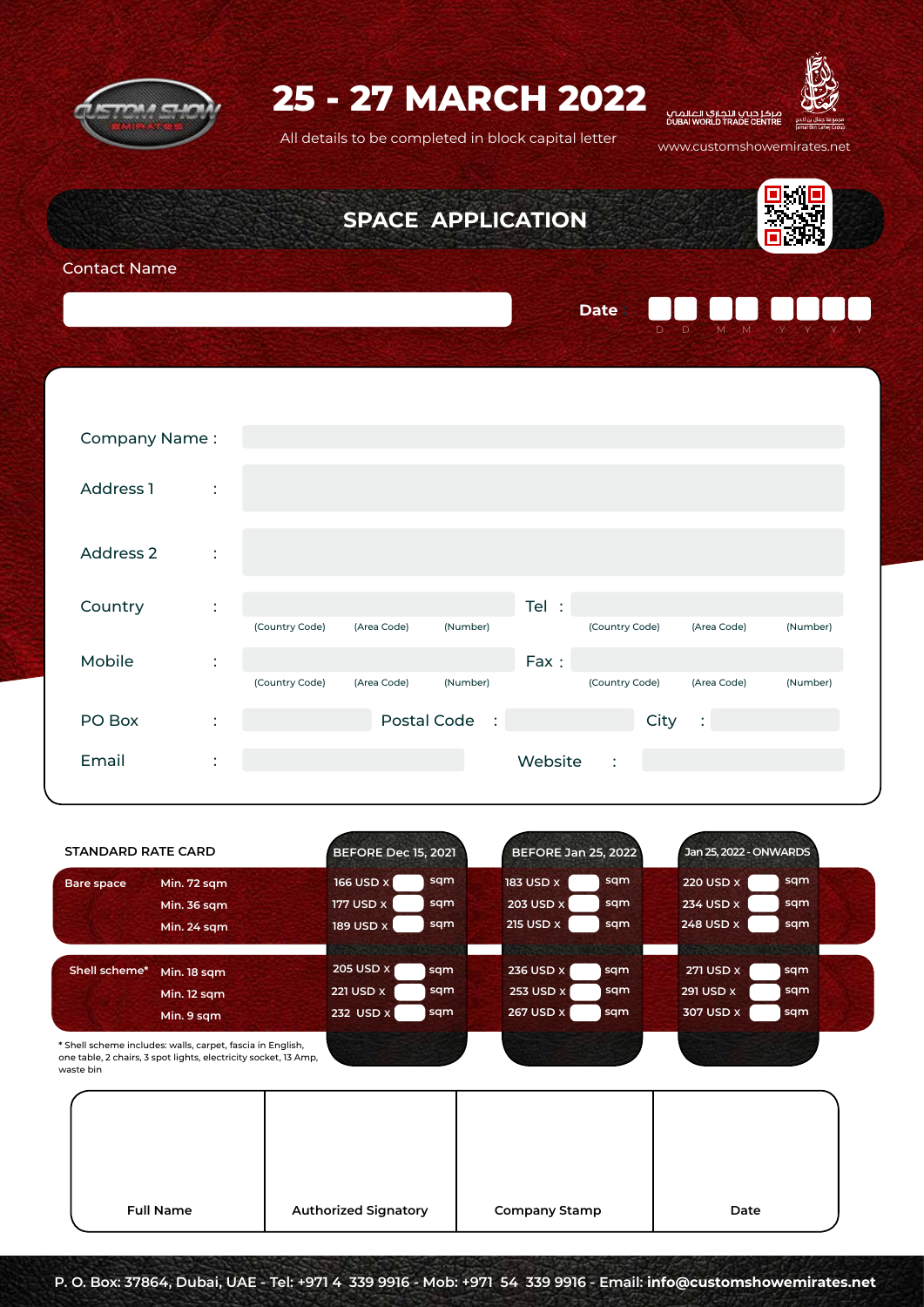

- The official contract will be shared once the space is allocated, subject to organisors discretion.
- The total space cost will be subject to 5% VAT and 68 USD Insurance charges.
- **Upon confirmation of your space, a security cheque of 2,718 USD should be de**posited along with the space charges. The cheque will be returned within 3 working weeks post event. Should you decide to cancel your participation upto 45 days before the event day, the security cheque will be encashed and be considered as a cancellation fee.
- Two free gate pass per exhibitor, more passes will be given based on SOM. also extra gate passes can be requested for the cost of 41 USD per person.
- **Cancellation:** Upon the order, regulation or other restriction of UAE's Ministry of Health & Prevention regarding COVID-19 public health crisis, full amount based on the invoice will be refunded up to 60 days after the event date.

# **SAFETY GUIDELINES (COVID 19)**

- Please follow the clearly marked and separate entry and exit points
- **•** Wearing a face mask is mandatory at all times including inside the halls, gloves are optional
- **Please keep social distancing when greeting and refrain from exchanging busi**ness cards
- **Barcode or QR codes will be digitally scanned to allow entry where applicable**
- Regular handwashing is recommended. Alternatively, please sanitise your hands frequently using the sanitisers provided across the venue
- Please keep a social distance of 2 metres at all times. When queuing, please stand on the floor stickers to ensure minimum distance. Our event seating capacities have also been adjusted to accommodate this social distance
- Contactless payments are recommended at all the venue's outlets and for catering purchases during the event
- **Dianuber** Only pre-packaged food and beverages with disposable cutlery will be permitted during events. Self-service is not allowed, please wait to be served
- No physical fan/audience interaction is allowed during live events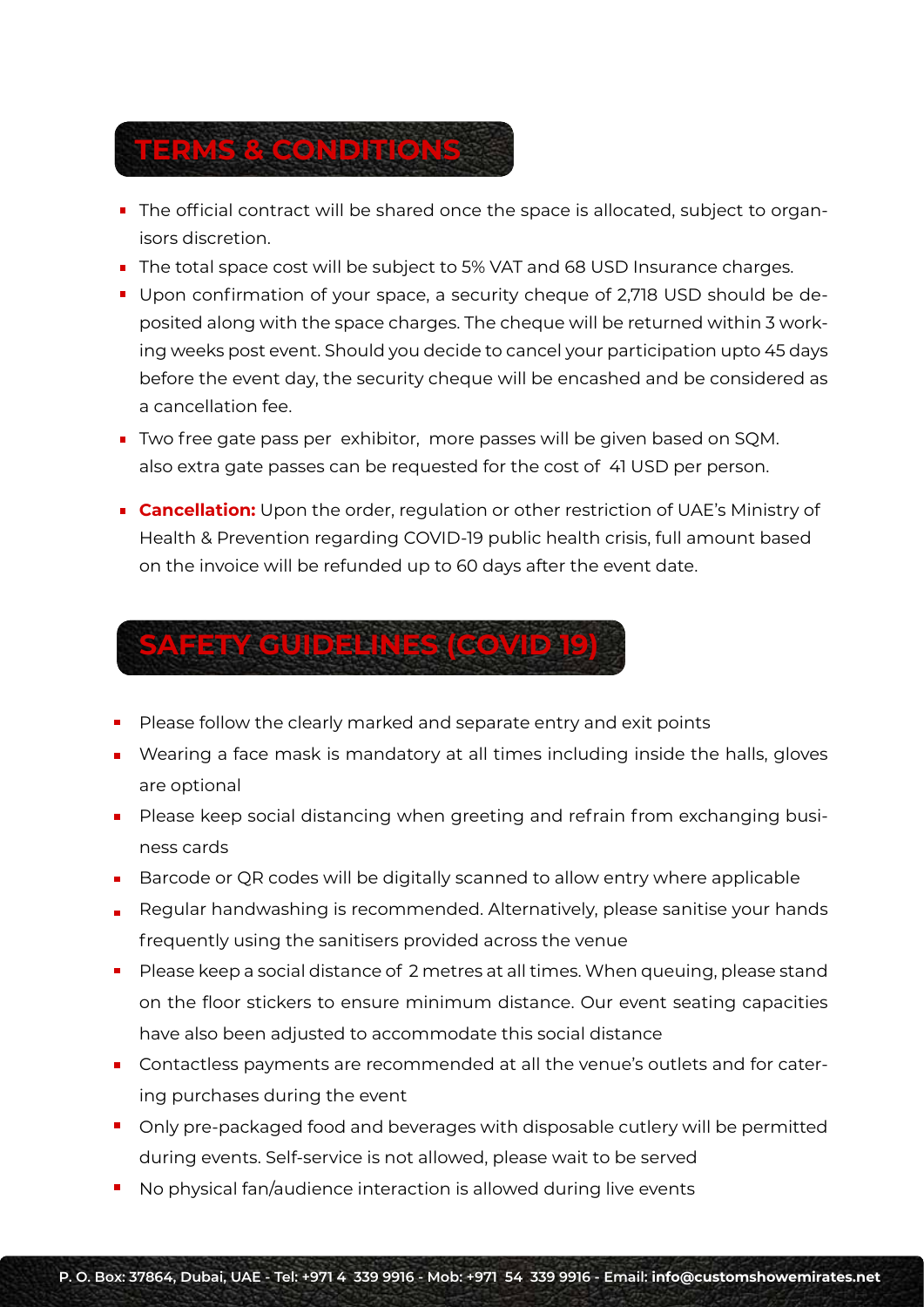### RATE CARD



Shell scheme includes: walls, carpet, fascia in English, one table, 2 chairs, 3 spot lights, electricity socket, 13 Amp, waste bin



BARE SPACE (36 sqm) 3 Sides Open

# SPONSORSHIP OPPORTUNITY FOR EXHIBITORS

#### **INDOOR**



FLAG IN CUSTOM BIKE COMPETITION AREA **544 USD**



**544 USD** FLAG IN CUSTOM CAR COMPETITION AREA





**544 USD 2,174 USD** FLAG IN BIKER BUILD OFF AREA RIGGING POINT - (6m with X 2m height)

**OUTDOOR**



**544 USD**



**408 USD** BANNER IN DRIFT AREA - (1.5m width & 1m height )